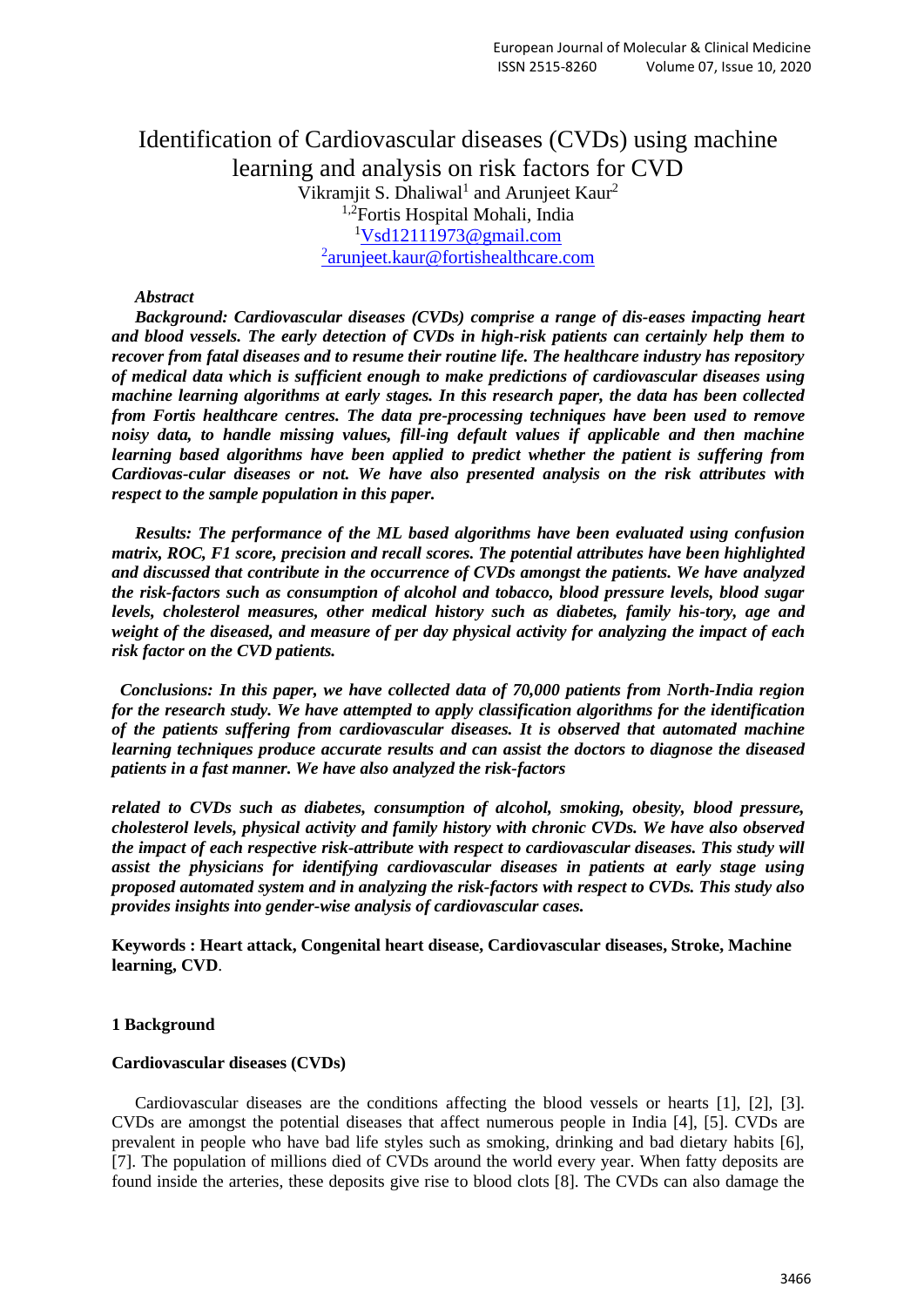arteries. Nowadays CVDs are among the diseases that causes deaths and disability in India. In this section, we are proving in-sights into the types of CVDs, causes of CVDs, machine learning and CVDs, existing work, highlights of our research contribution and brief description on the structure of the paper.

*Types of CVD:* There are mainly 4 types of CVDs as are described below.

- 1. *Coronary heart disease:* It occurs during the reduction or blockage of ow of blood rich in oxygen to the heart muscle which results into strain on the human heart, and can cause:
	- (a) Angina Chest pain : it happens due to low flow of blood to the heart muscles.
	- (b) Heart failure: The condition when heart is not able to supply enough blood to the body.
	- (c) Heart attacks: The condition when ow of blood to the heart gets blocked suddenly.
- 2. *Strokes and transient ischaemic attacks:* A stroke is a condition when the supply of blood to the brain gets restricted that as a result the brain gets damaged and possibly a person can lose his life [9]. A transient ischaemic attack is also a similar condition, but the supply of blood to the brain is interrupted temporarily.
- 3. *Peripheral arterial disease(PAD):* PAD occurs the blockage is found in the arteries connected to the limbs and resultant into the following:
	- (a) hair loss on the feet and the legs.
	- (b) numbness in the legs.
	- (c) pain in legs from mild to severe.
- 4. *Aortic disease:* These are a group of diseases affecting the aorta (the largest blood vessel supplies blood from heart to other body parts).

**Causes of CVD:** There exist many factors that can cause CVDs in human beings as outlined below.

- *Smoking:* The usage of tobacco is a potential risk factor for CVD. It can narrow and damage blood vessels.
- *High blood pressure (BP):* High BP is another significant risk factor; high BP can also damage blood vessels.
- *High cholesterol:* It is a fatty substance which can increase the risk of development of blood clot.
- *Diabetes:* It is an ailment that keeps blood sugar levels very high which can narrow down the blood vessels. People with diabetes type-2 are mostly obese and obesity is also one of the risk factor for CVD.
- *Inactivity:* Regular walking and exercise are key factors of good health. Inactive person can have high BP, high cholesterol and obesity.
- *Obesity:* It increases the risk of having diabetes, high BP, and ultimately CVDs.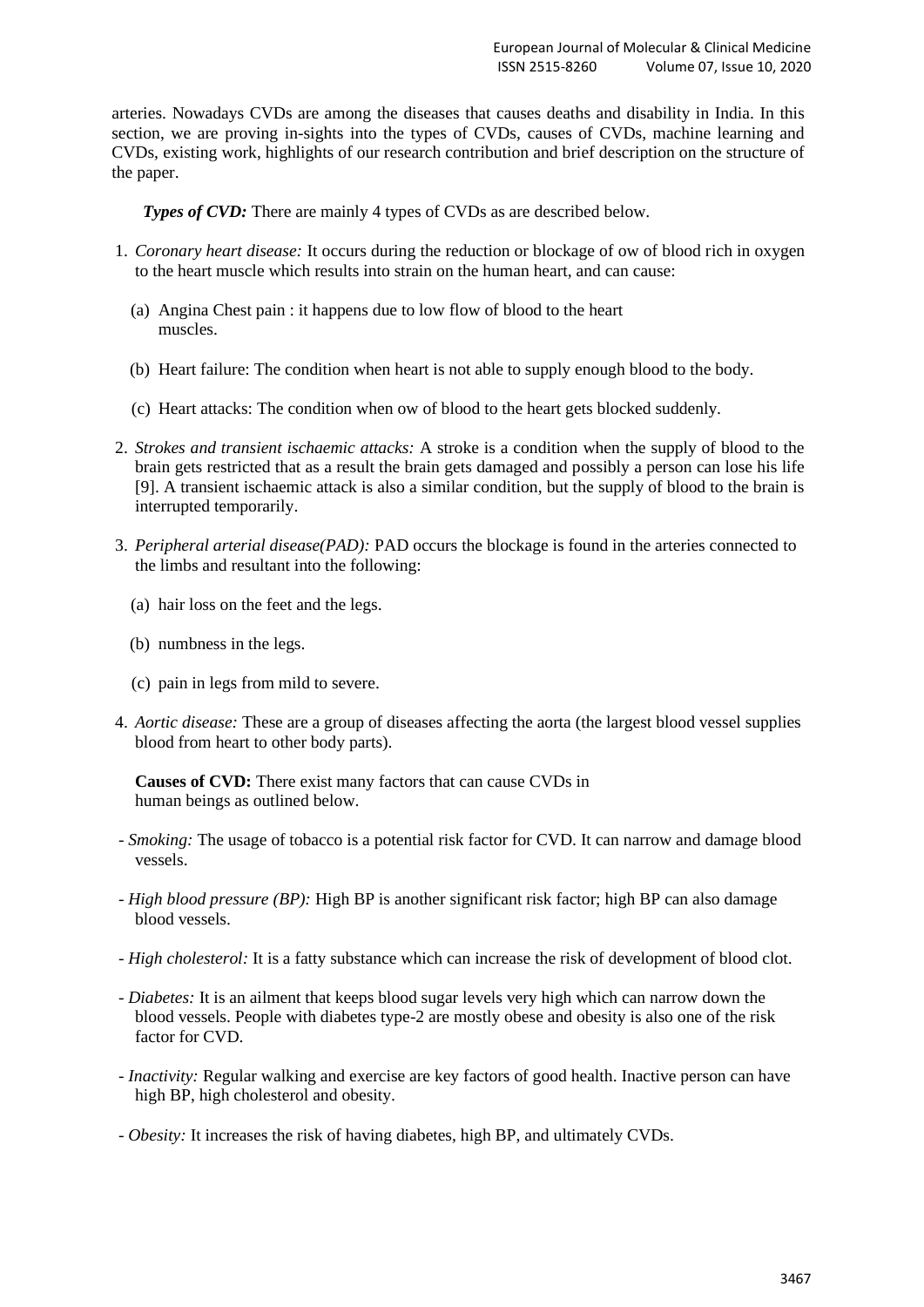- *Family history:* The family history with CVD, is also a risk factor for having CVD to next generation. The people with family history should take more preventive measures.

CVDs are increasing at a rapid rate among the population of developing countries due to bad lifestyle and bad dietary habits. The report generated by WHO states that CVDs are responsible for 34% mortalities in India during 2019. The Global Burden of cardiovascular diseases states that the mortality rate is 276 per 100,000 people at present in India whereas it is 235 per 100,000 people in rest of the countries. The prevalence of CVDs have increased by 51% till 2019 from 1990 in India. Hence, it is important to propose an automated system that can diagnose CVDs at early stages and can predict from the attributes of a person whether he/she can suffer from CVDs in future. It is also necessary to study the attributes responsible for cardiovascular diseases to create awareness among the patients by showing them the impact of attributes such as smoking and diabetes on CVDs.

To predict whether a person is Non-CVD or a CVD patient is not a chal-lenge for doctors but to make them aware how their life style can make change in their lives is a challenge of this era. In order to analyze the impact of risk factors of CVDs and to apply machine learning techniques to predict whether the patient is suffering from CVD, we have collected primary data of the patients visited at Fortis Healthcare from 2014 to 2019. We have attempted to make use of machine learning automated techniques to classify the cardiovascular diseases from the featureset of the patients and we have also analyzed the impact of each attribute considered for study on the patients with respect to cardiovascular diseases. The proposed mechanism also predicts whether the patients with particular attributes can have CVD in future. We believe that our system would help in classifying the patients with CVDs and would assist the patients to escape from fatal diseases by predicting whether the patient can develop CVD in future from the featureset of a patient.

This paper is organized into five sections. The first section of the paper provides background details of Cardiovascular diseases and also highlights the existing work in the respective eld. The second section elaborates the proposed methodology and research design. The third section discusses about results obtained and analysis of the attributes affecting CVDs. The fourth section of this paper concludes our work and also provides future directions in the area of our research work.

#### **1.1 Related Work**

The research studies with respect to cardiovascular diseases in India may have slight differences in the outcomes due to different sample sizes and different regions selected for the study. We are attempting to present the existing literature in this section where machine learning and computational methods have been used for the detection and diagnosis of cardiovascular diseases.

These are many approaches available in the literature where people from technical background have proposed automated solutions by using machine learning and soft computing but the analysis of attributes is missing which affect CVDs. The works presented in [10] and [11] are based on neural net-works where authors have proposed computerized automated systems for the prediction of CVDs. In [12], neural networking based techniques are analyzed for the prediction of CVDs. In [13], authors have presented a classification approach for ECG Arrhythmia by making use of RNN. In [14], authors have presented comparative study on computerized techniques for CVD diagnosis.

In [15], authors have used data mining methods for the diagnosis of CVDs. In [16], authors have analyzed various data mining techniques for the diagnoses of CVDs. Dinesh et al. [17] have presented ML based methods for CVD diagnosis. Chen et al. [18] have proposed a model to identify CVD risk factors. Latha and Jeeva [19] have used ensemble classifiers for the detection of CVDs. Jain and Singh [20] have presented a review on CVD detection techniques. In [21], authors used deep learning (DNN) based approach for CVD classification. Other authors have also proposed techniques for classification of heart diseases as cited in [22], [23], [24], [9].

Though there exist many approaches to classify the CVDs and predicting the heart problems but with the advent of machine learning automated techniques, the classification of diseases have become easier and accurate. There is still a need to explore newer algorithms which are capable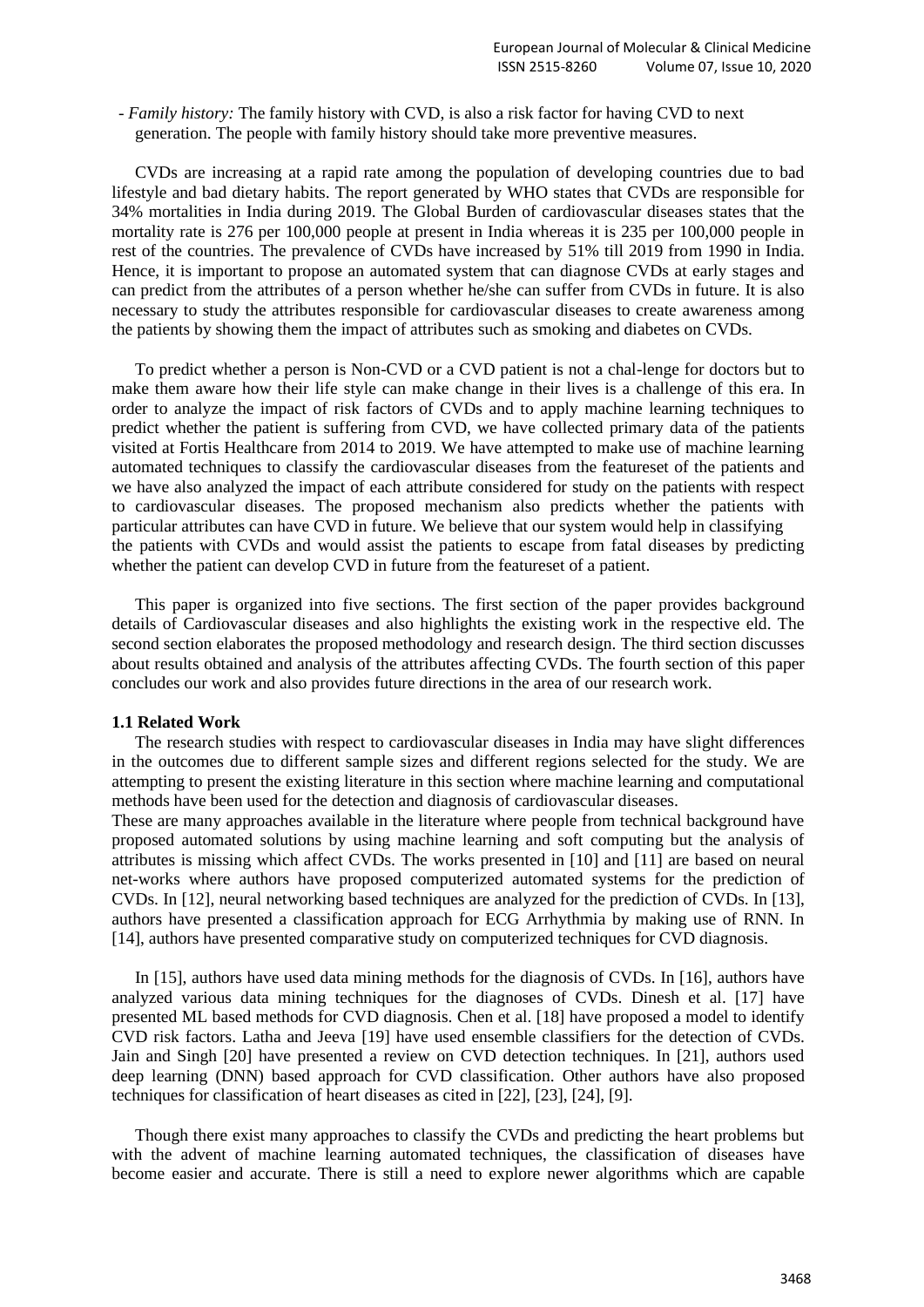enough to segregate the Cardiovascular diseases to diagnose the disease at early stage and to predict the disease in an accurate way. Hence, we are proposing dynamic machine learning based approaches to classify the CVDs.

# **2 Methods**

# **Aim of the research study**

- The first objective is to study the risk-factors related to CVD and analyze the impact of each risk factor on cardiovascular diseases.
- The second objective is to make use of machine learning based approaches for predicting the presence of cardiovascular diseases in patients based on the training dataset considered for research study.

# **2.1 Classification of CVDs using ML algorithms**

Machine Learning approaches are being used to solve problems of various do-mains in real world scenarios. There is no exception in case of healthcare industry where artificial intelligence and machine learning techniques are playing a major role in prediction the diseases, performing surgeries and recommending the medicines to the diseased patients. We are making use of machine learning based approaches in our case study to predict the presence of Cardiovascular diseases in patients. Most of the CVDs can be identified in advance by using ML techniques; the healthcare physicians can prescribe treatment on patient to patient basis in a fast manner and can save the lives of patients who are suffering from fatal CVDs. The data used in this clinical research is original data collected at various Fortis healthcare hospitals in Northern India. In the given methodology, first of all the collected data has been processed to make it usable from our machine learning based model. The data visualization graphics have been used in our research work to see whether the data is balanced or not.

| S.N      |                   |                                                   |  |  |
|----------|-------------------|---------------------------------------------------|--|--|
| $\Omega$ | Attribute         | Description                                       |  |  |
| 1.       | Age               | Age of the patient                                |  |  |
| 2.       | Height            | Height of the patient                             |  |  |
|          |                   | 3 categories, 0: normal, 1: more than normal,     |  |  |
| 3.       | Weight            | 3: obese                                          |  |  |
| 4.       | Gender            | Specifies categorical code - male or female       |  |  |
| 5.       | ap hi             | It specifies systolic blood pressure              |  |  |
| 6.       | ap low            | It tells diastolic blood pressure                 |  |  |
|          |                   | 3 categories, 1: normal, 2: more than normal,     |  |  |
| 7.       | Glucose           | 3: very high                                      |  |  |
| 8.       | Smoking           | Represents binary feature                         |  |  |
| 9.       | Alcohol intake    | Specifies binary feature                          |  |  |
| 10.      | Physical activity | Depicts binary feature                            |  |  |
|          | Family history of |                                                   |  |  |
| 11.      | <b>CVDs</b>       | represents binary feature                         |  |  |
|          |                   | 3 categories, 1: normal, 2: more than normal,     |  |  |
| 12.      | Cholesterol       | 3: very high                                      |  |  |
|          |                   | 3 categories, $1:$ type-1, $2:$ type-2, 0: normal |  |  |
| 13.      | Diabetes          | blood sugar                                       |  |  |

The parameters for the clinical study are mentioned in Table 1.

Table 1: Parameters considered for classification of Cardiovascular diseases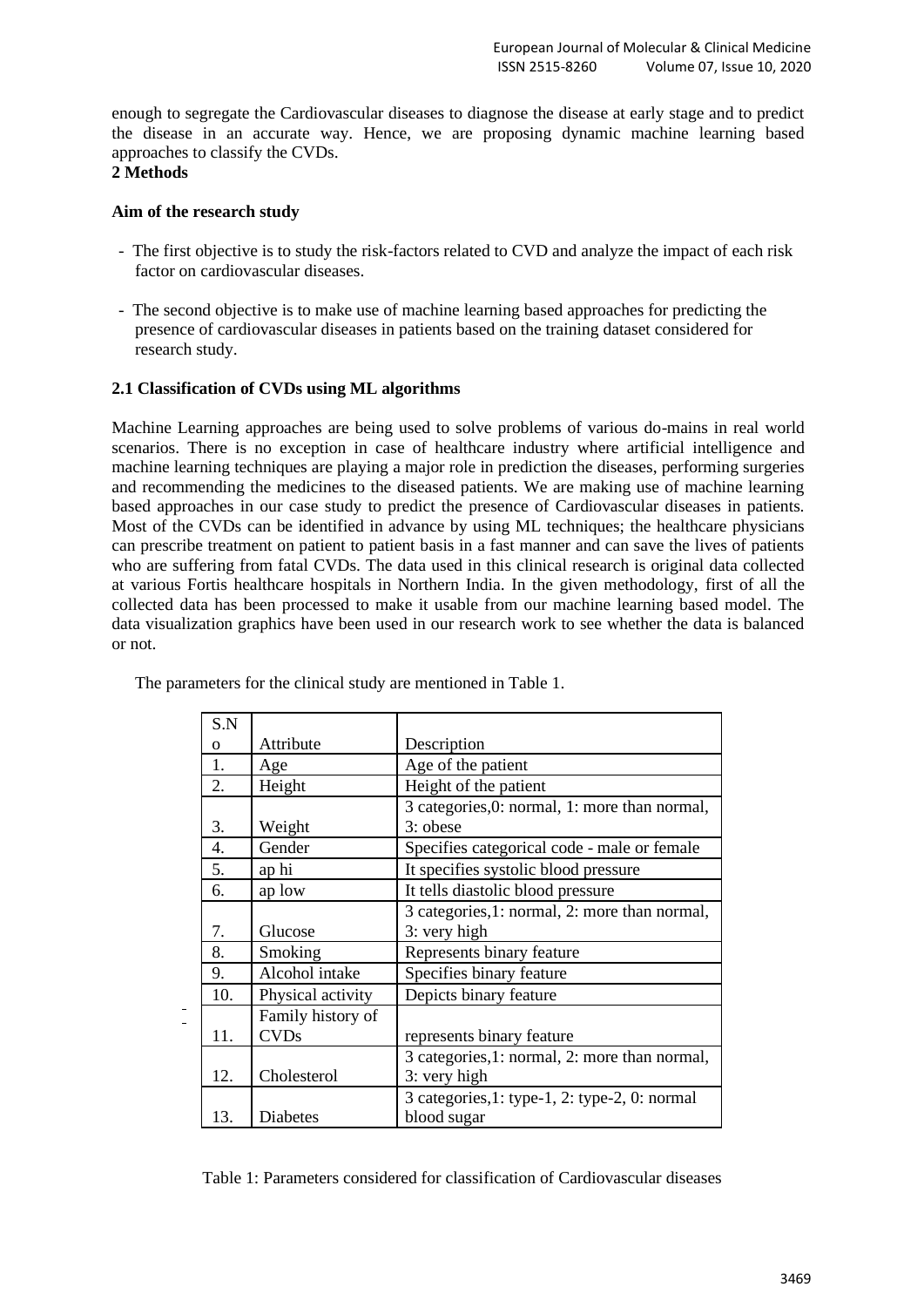

The dataset obtained from Fortis repository has been used for the experiments which comprises 70,000 records. We have used 65% data for training the algorithms and 35% data for testing the ML based system.

Fig. 1: Proposed ML model for classification of CVDs

Our ML based classification system and remained 35% for the testing of the proposed model. Patients considered under this case study are from 30 to 85 years of age. The male patients are nominated with gender value 1 and on the contrary, females by gender value 2. The next parameter is the reading of the blood pressure (BP), the systolic blood pressure range should be below 140, if its more than or equal to 140, the patient is suffering from high blood pressure. High BP is a condition in which the force of blood against the artery walls is quite high that it can cause Cardio-vascular diseases. The diastolic BP, is the pressure when the heart takes rest between the beats. The diastolic BP should be 80 and higher reading means a patient has high BP and can develop CVDs in future. The next parameter considered for research study is cholesterol. Total cholesterol should be lesser than 200 mg/dL and a measurement between 200 and 239 mg/dL can be seen as borderline and measurement over 240 mg/dL is considered high and can become a potential reason to get cardiovascular diseases.

Glucose levels are taken in 3 categories and assigned a value as 1 if the sugar is below 100 mg/dl, assigned value 2 if sugar level is below 140 and assigned value 3 (indicated very high) if the sugar level is above 140 mg/dl. Smoking parameter is based on binary values, if the value is 0 then the patient is not smoking and if the value 1, it indicates that the person is a smoker. Alcohol parameter is also based on binary values, value 0 indicates the person is non-alcoholic and value 1 indicates that the person is alcoholic. Next parameter is family history with binary values. If the patient's father or mother has a history of CVDs then there are likely chances that the patient may also suffer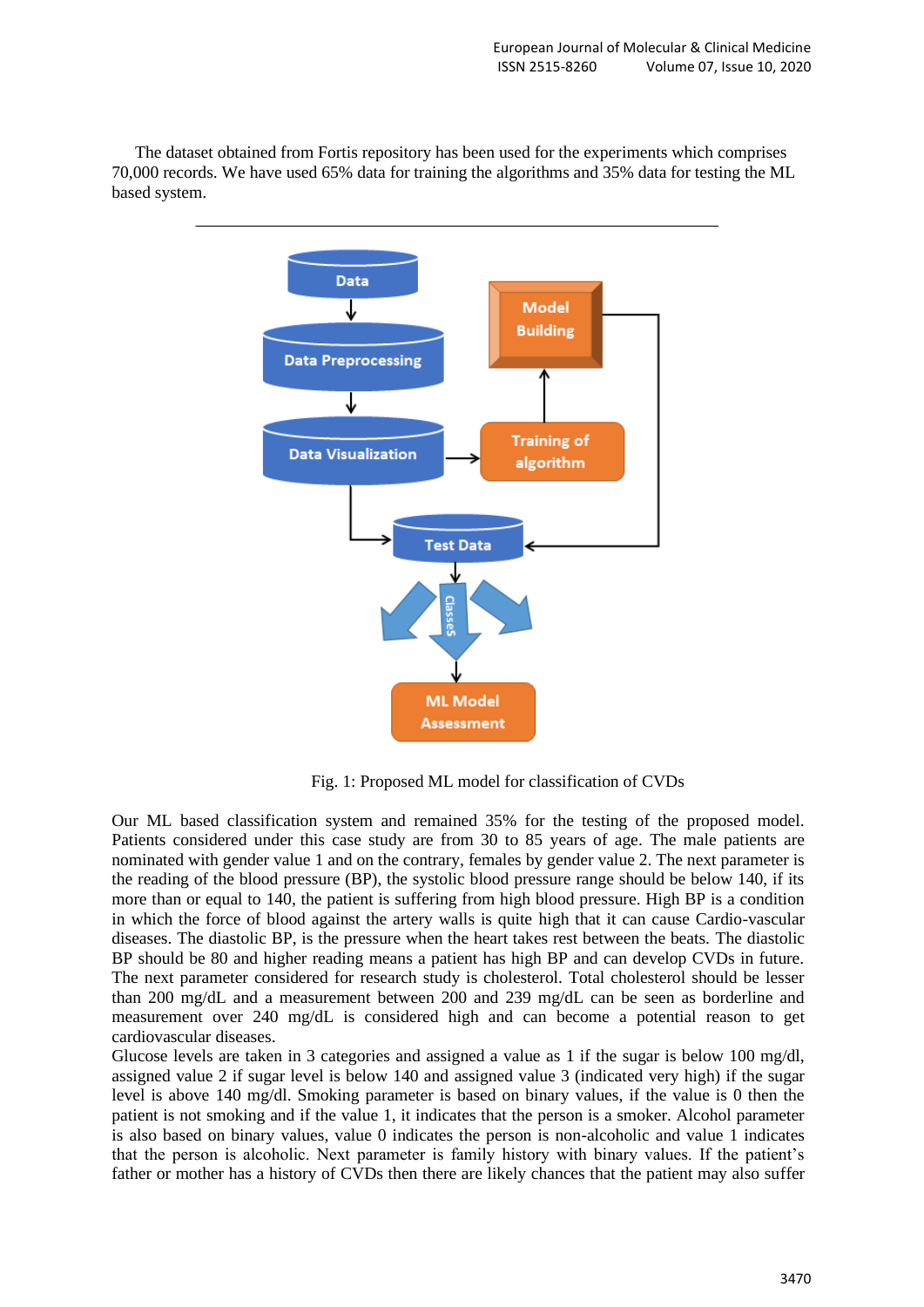from CVDs in future. Family history parameter is also based on binary values 0 for no history of CVD and 1 for presence of CVD in family history.

# **2.2 Classification using ensemble ML algorithms**

We have used supervised learning methods for our problem statement. This paper proposes supervised ML procedure for the prognosis of cardiovascular diseases and an attempt is made to add some innovation in the existing algorithms for improving upon the classification accuracy. The supervised ML based procedures such as XGBoost and SVM with different kernals have been implemented with modifications for classifying the patients suffering from CVDs. The performance of the supervised ML techniques is evaluated by using confusion matrix, accuracy score, receiver operating characteristic (ROC) curve, sensitivity score, and F1 Score.

*SVM Classifier:* The first algorithm applied by us for classification of CVDs is binary SVM (Support Vector Machines). SVM is a supervised ML classifier where each data item is pointed as a point in n-dimensional space with the value of each feature. Then, the classification is performed by finding the hyper-plane that is able to differentiate the classes. Our objective is to test robustness of various kinds of kernels for binary SVM classifier and to find a plane that has the maximum margin from hyperplane. Support vectors impact the orientation as well as position of the hyperplane and basically they represent data points that are nearer to the hyperplane. In our case study, binary SVM is classifying the data into two classes and the classifier is using several kernels namely, linear, rbf, poly, and sigmoid; and the accuracy obtained by linear kernal is 81%, poly kernal is 71%, rbf kernal is 83% and sigmoid kernels is 79%. On the basis of kernal, the hyperplane is decided. The performance evaluation of rbf kernal based SVM is presented using confusion matrix as shown in Fig. 2, and the other parameters such as precision, recall and F1 score are shown in Table 2.

*Random Forest (RF) Classifier:* The next algorithm we have selected for CVD classification problem is RF which is also known as ensemble learning technique. The RF technique provides the classification solution in an improved manner over the bagged trees since it de-correlating the trees and ultimately reduces the variance ate the time of averaging the trees. The steps for RF approach are mentioned below:



Fig. 2: Confusion matrix for SVM based classification with Rbf Kernal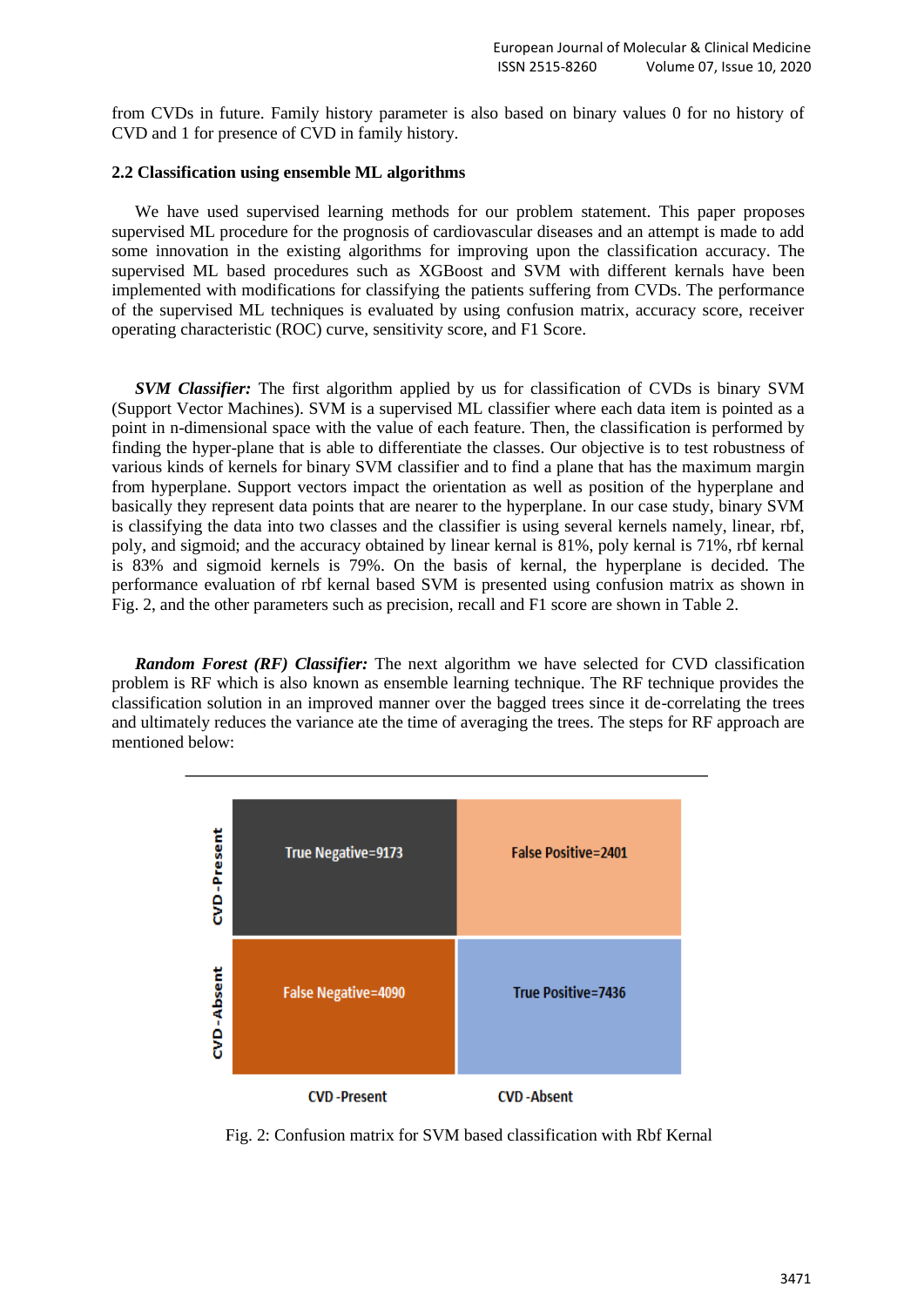

Fig. 3: SVM based classification with different Kernals

- Compute the Information Gain (IG), Chi-Square (CS) scores for each CVD attribute in the original dataset.
- Assign weights: Allocate wcs (weighted Chi square) as weights for importance assigned to Information gain, Chi-square for classification.
- Compute the Information Gain (IG), Chi-Square (CS) and CFS scores for each CVD attribute in the original dataset.
- Get the ranked CVD feature set based on weighted importance of IG, CS and CFS.
- Apply Random forest to ranked CVD feature set
- Validate the classification outcome.
- optimize the outcome till get best classification results

The performance of the RF based classifier can be observed at Fig. 4 in terms of confusion matrix and the other parameters are shown in Table 2. The random forest scores obtained from different number of estimators is shown in Fig. 5.



Fig. 4: Confusion matrix - RF based classifie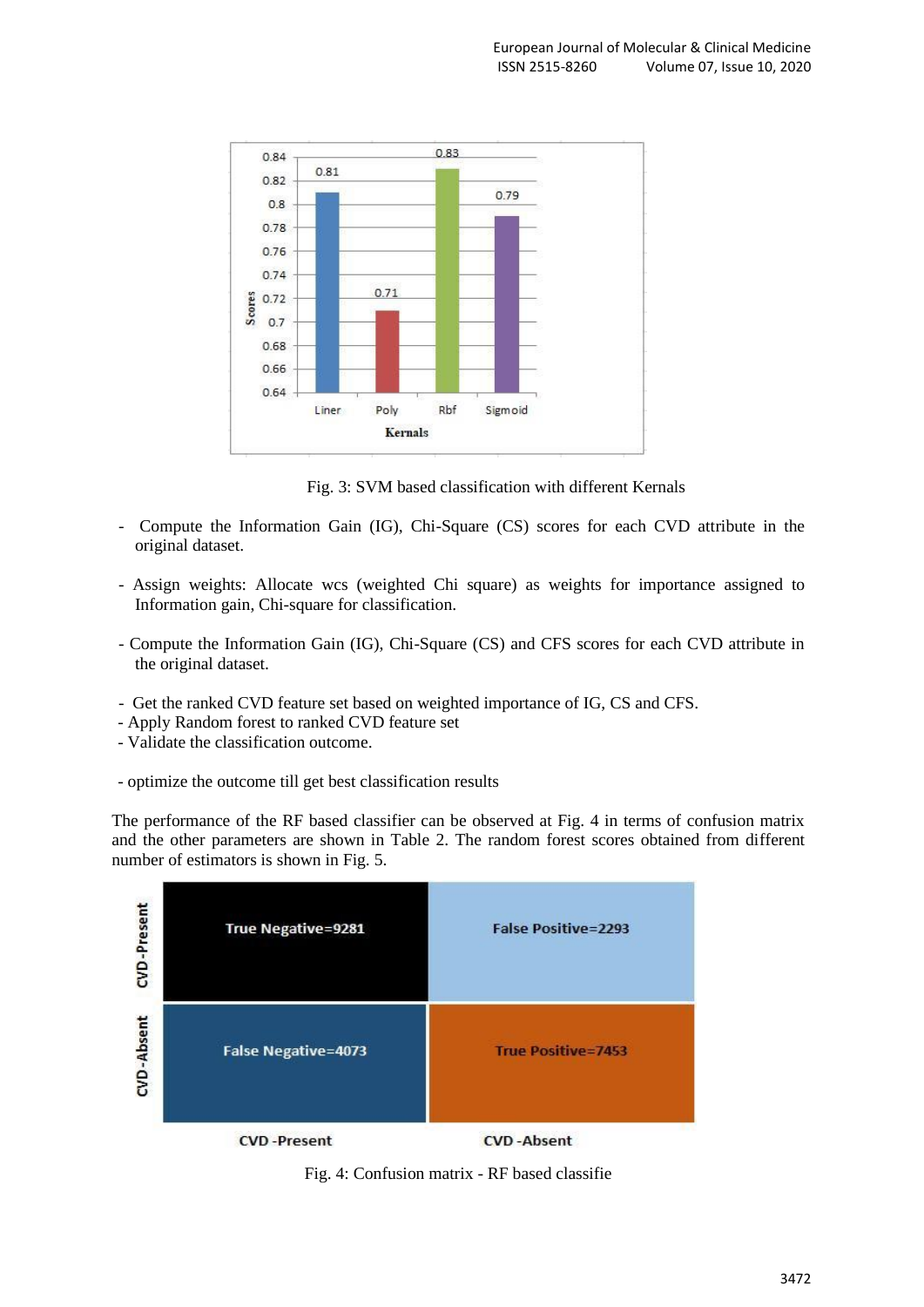

Fig. 5: Depicting random forest scores with different estimators

3 Results

| <b>Classifi</b><br>ers             | <b>Train</b><br>ing<br>Accur<br>acy | <b>Test</b><br>Accur<br>acy | F1<br>Scor<br>e | Preci<br>sion | <b>Sensiti</b><br>vity |
|------------------------------------|-------------------------------------|-----------------------------|-----------------|---------------|------------------------|
| siviv<br>Classifi<br>er            | 82.2%                               | 81.9%                       | 72.0<br>2%      | 73%           | 0.72                   |
| Random<br>Forest<br>Classifi<br>er | 92.6%                               | 92.4%                       | 73.2<br>5%      | 74.0%         | 0.73                   |

Table 2: Comparing the training and testing accuracy scores of the applied models

We have made use of the classification methods of machine learning to classify the cardiovascular diseased patients from the non-CVD patients. The classifiers are creating the base for diagnosing whether the person with particular attribute values can have cardiovascular disease by providing information regarding the patients at the early stage. It is observed from Table 2 that the results that the machine learning based predictors produce very accurate results for the identification of the patients having cardiovascular diseases. Our proposed system can predict whether the patient can have CVDs based on the attribute values on the basis of self-learning mechanism.

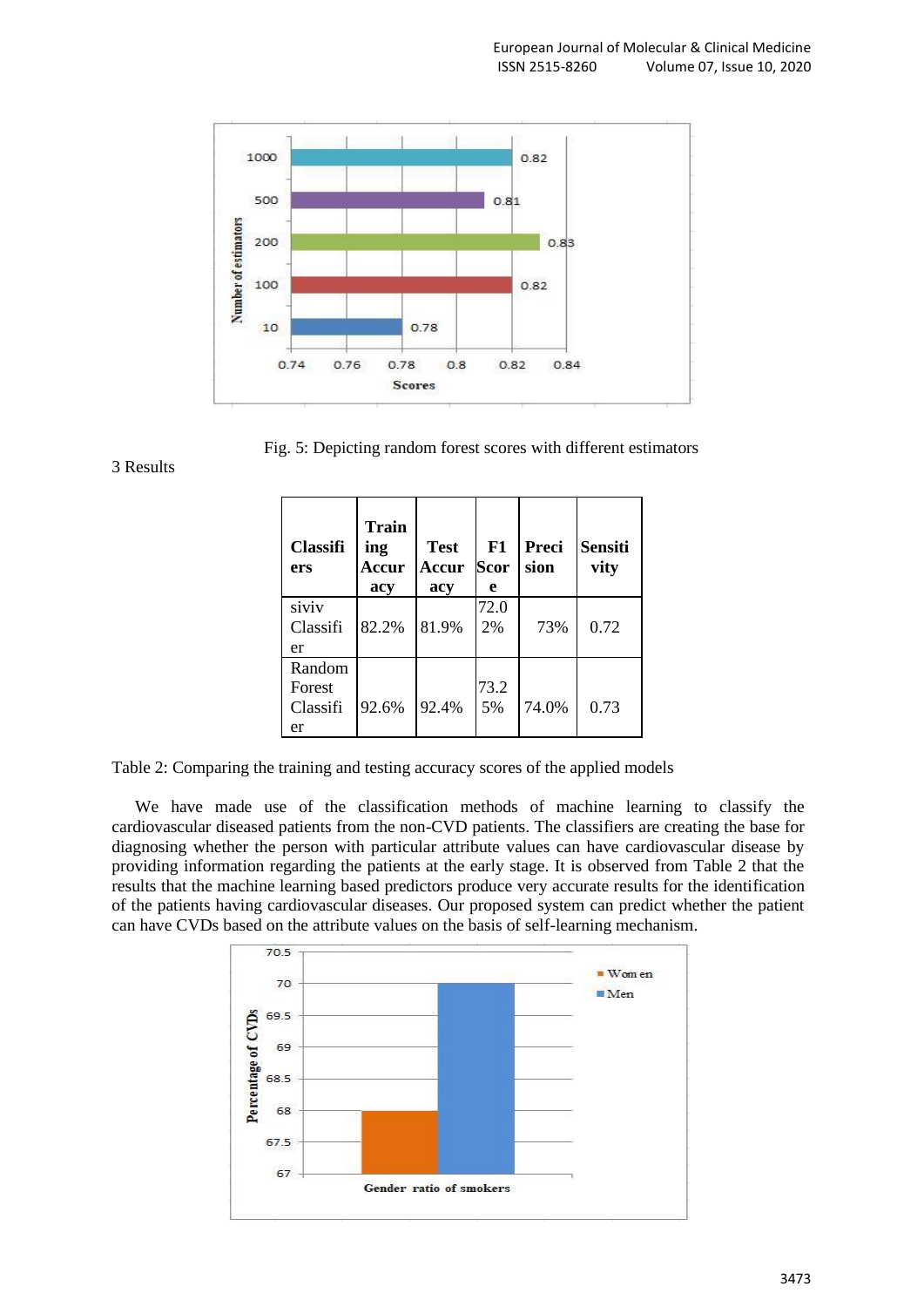## Fig. 6: Percentage of CVD patients *w.r.t.* male and female smokers

The other observations of the paper highlight the potential attributes that contribute in the occurrence of CVDs. We have elaborated the contributions of the attributes for CVDs by performing calculus formulae on CSV sample file.

The first attribute taken for study is 'smoking'. We have observed that out of the dataset of 70,000 patients, 21,000 men are smokers and 1600 females are smokers. 70% of men and 68% women who smoke are suffering from cardio-vascular diseases. The next parameter considered for study is cholesterol level. Out of 70,000 patients, 19000 patients have more cholesterol than the normal range and 4700 patients have very high cholesterol. Total 80% patients with very high cholesterol level have problems of CVDs and 40% patients with more than normal ranged cholesterol have problems of CVDs. The other important risk factor considered for the study is alcohol.



Fig. 7: Percentage of CVD patients w.r.t. cholesterol levels

Out of 70000, there are 42,250 men who consume alcohol and 12,375 women who consume alcohol. It is observed that 37,000 men out of the population of alcoholics are suffering from CVDs whereas 9000 women are suffering from CVDs. High BP is also a potential risk factor for CVDs. 93% of the population from the sample collected is suffering from Cardiovascular diseases who have problem of high blood pressure. Physical activity is very crucial for the heart health. As per our records, 69% patients over the age of 39 who do not perform any physical activity are classified as CVD diseased patients.

The next potential risk attribute for cardiovascular disease is Diabetes. Diabetes affects the heart muscle and can cause diastolic and systolic heart failure. From our sample data, 71% patients with diabetes type-2 and 41% patients with diabetes type-1 are suffering from cardiovascular diseases. A history of CVDs in one or more blood relatives of a person is one of the prime risk attribute for experiencing CVD issues. As per our sample data, 38% of the patients who are currently have complaints of CVDs have family history of heart diseases.

## **4 Discussions**

In this paper we have collected the data of 70,000 patients from North-India region and analyze the impact of risk factors with respect to cardiovascular diseases. We have also attempted to apply classification algorithms for the identification of the patients suffering from cardiovascular diseases by an automated system to assist the physicians for identifying CVD patients at early stage. We have evaluated the performance of the techniques considered for the study on the basis of confusion matric, RoC curve, F1 score, recall and precision score. It is observed that automated machine learning techniques produce accurate results and can assist the doctors to diagnose the diseased patients in a fast manner. We have also studied the results considering each risk attribute and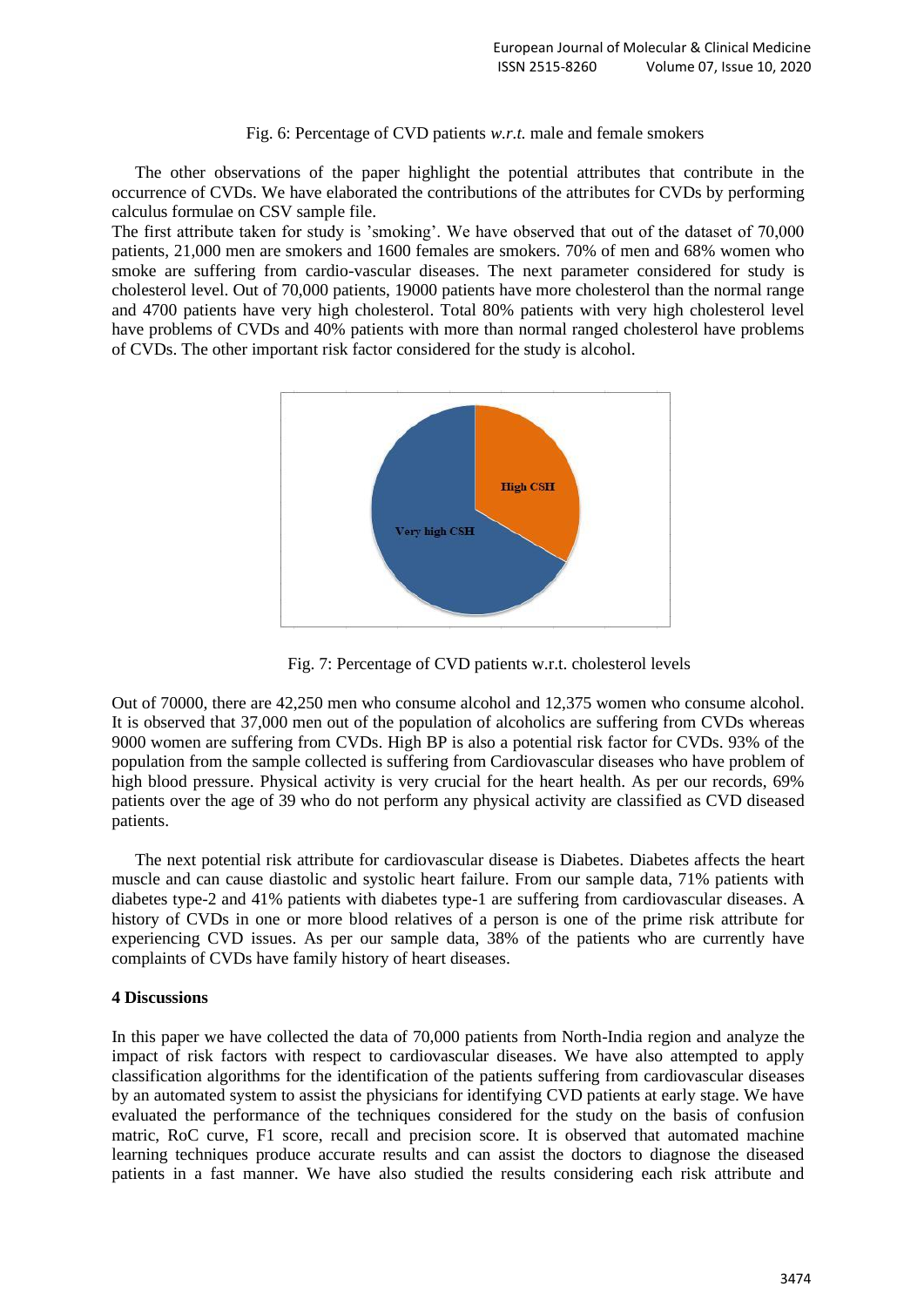observed the impact of each attribute on the patient diagnosed with CVD. We have also provided insights into some attributes which play as major risk factors for CVDs. In future, we can study that how group of attributes altogether impact the patient who suffers from cardiovascular diseases.

# 5 List of Abbreviations

| Abbreviatio |                       |  |  |
|-------------|-----------------------|--|--|
| n           | Description           |  |  |
| ML          | Machine learning      |  |  |
|             | Cardiovascular        |  |  |
| <b>CVD</b>  | disease               |  |  |
| <b>BP</b>   | <b>Blood</b> pressure |  |  |
| <b>CSH</b>  | Cholesterol           |  |  |
|             | systolic blood        |  |  |
| ap hi       | pressure              |  |  |
|             | diastolic blood       |  |  |
| ap low      | pressure              |  |  |
|             | Peripheral arterial   |  |  |
| PΑ          | disease               |  |  |

# **References**

- 1. K. Buchan, M. Filannino, zlem Uzuner, Jour. of Biomedical Informatics,Elsevier 72, 23 (2017). DOI<https://doi.org/10.1016/j.jbi.2017.06.019>
- 2. M. Mitra, R. Samanta, Procedia Technology 10, 76 (2013). Https://doi.org/10.1016/j.protcy.2013.12.339.http://www.sciencedirect.com/science/article/pii/S2 212017313004933. First Int.Conf. on Comp. Int.: Mod.Tech. and Appl. (CIMTA) 2013.
- 3. M.A. jabbar, B. Deekshatulu, P. Chandra, Procedia Technology 10, 85 (2013). DOI https://doi.org/10.1016/j.protcy.2013.12.340. First Int. Conf. on Comp. Int.: Modeling Tech. and App.(CIMTA) 2013
- 4. A. Gavhane, G. Kokkula, I. Pandya, K. Devadkar, in Second Int. Conf. on Elec., Comm. and Aero. Tech.(ICECA) (2018), pp. 1275-1278
- 5. S. Manikandan, in Int. Conf. on Energy, Comm., Data Anal. and Soft Comp. (ICECDS) (2017), pp. 817-820
- 6. S. Mohan, C. Thirumalai, G. Srivastava, IEEE Access 7, 81542 (2019)
- 7. R.G. Saboji, in Int. Conf. on Energy, Comm., Data Ana. and Soft Comp. (ICECDS) (2017), pp. 1780-1785
- 8. A.R. et al., in Int. Conf. on Int. Comp. and Cont. (I2C2) (2017), pp. 1{8
- 9. J. Thomas, R.T. Princy, in Int. Conf. on Circuit, Power and Comp. Tech.(ICCPCT) (2016), pp. 1- 5
- 10. L.A. et al., IEEE Access 7, 34938 (2019)
- 11. T. Karaylan, . Kl, in Int. Conf. on Comp. Sci. and Eng. (UBMK) (2017), pp. 719{723
- 12. S.P.R. et al., in 11th Int. Conf. on Hum. Sys. Int.(HSI) (2018), pp. 233{239